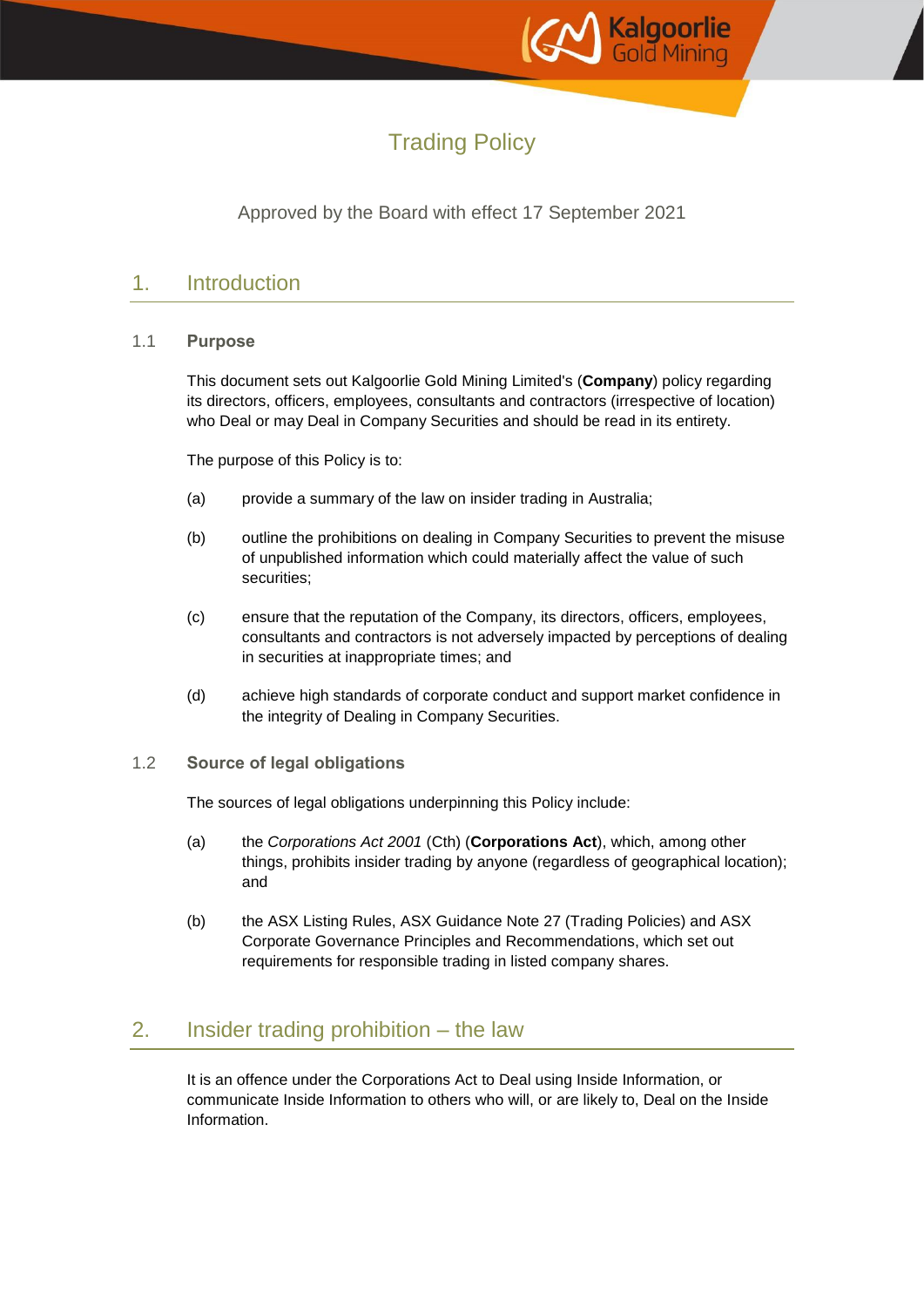

## 3. Dealing in Company securities

#### 3.1 **When a Designated Person MAY Deal**

A Designated Person may Deal in Company Securities unless restricted from doing so under clause [3.2](#page-1-0) (When a Designated Person May Not Deal).

- <span id="page-1-1"></span><span id="page-1-0"></span>3.2 **When a Designated Person MAY NOT Deal**
	- (a) Subject to clause [4](#page-2-0) (Exceptions), a Designated Person may not Deal in Company Securities during the following designated Black-out Periods:
		- (i) the period two weeks prior to, and 24 hours after the release of the Company's quarterly results;
		- (ii) the period two weeks prior to, and 24 hours after the release of the Company's half-year results;
		- (iii) the period two weeks prior to, and 24 hours after the release of the Company's full-year results; and
		- (iv) any other period determined by the Chair in consultation with the Company Secretary to be a Black-out Period from time to time.
	- (b) In addition to the restrictions in clause [3.2\(a\),](#page-1-1) a Designated Person may not Deal in Company Securities at any time if he or she has:
		- (i) information that he or she knows, or ought reasonably to know, is Inside Information; or
		- (ii) not complied with clause [5](#page-4-0) (Notice of Dealing in Company Securities).

#### 3.3 **When employees, consultants or contractors (other than a Designated Person) MAY Deal**

An employee, consultant or contractor (who is not a Designated Person) may, at any time, Deal in Company Securities if he or she does not have information that he or she knows, or ought reasonably to know, is Inside Information.

#### 3.4 **When employees, consultants or contractors (other than a Designated Person) MAY NOT Deal**

An employee, consultant or contractor (who is not a Designated Person) who has information that he or she knows, or ought reasonably to know, is Inside Information may not:

- (a) Deal in Company Securities;
- (b) advise, procure or encourage another person to deal in Company Securities; or
- (c) pass on information to any person if they know, or ought reasonably to know, that the person may use the information to Deal in (or procure another person to Deal in) Company Securities.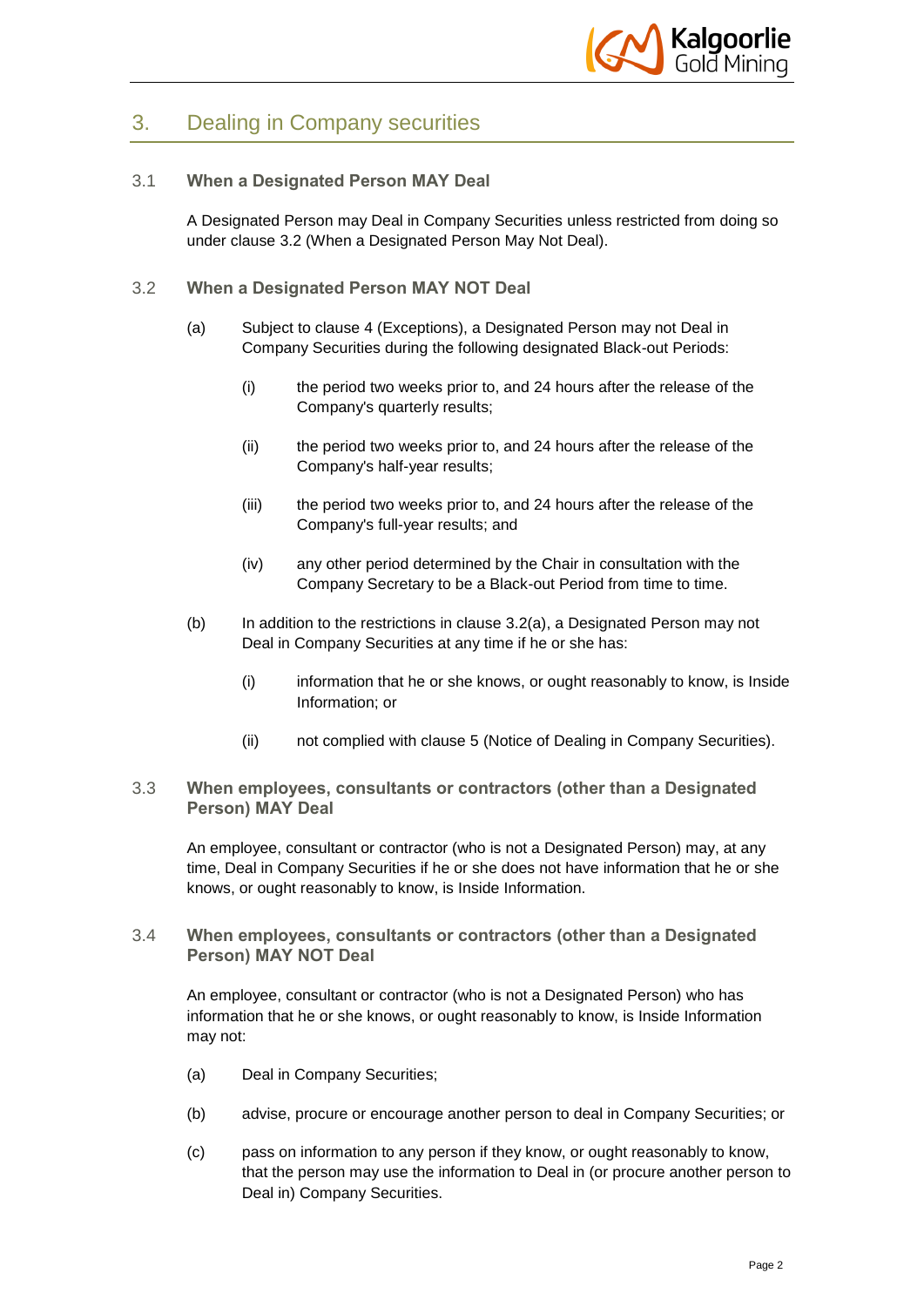

### <span id="page-2-0"></span>4. Exceptions

#### 4.1 **Permitted dealings**

Subject to not being in the possession of Inside Information, a Designated Person may at any time:

- (a) transfer Company Securities already held into a superannuation fund or other saving scheme in which the Designated Person is a beneficiary;
- (b) invest in, or trade in units of, a fund or other scheme (other than a scheme only investing in Company Securities) where the assets of the fund or scheme are invested at the discretion of a third party;
- (c) undertake to accept, or accept, a takeover offer;
- (d) participate in an offer or invitation made to all or most security holders, including a rights issue, equal access buy-back, security purchase plan or dividend or distribution reinvestment plan, where the timing and structure of the offer or invitation has been approved by the Board. This includes decisions relating to whether or not to take up the entitlements and sale of entitlements required to provide for the take up of the balance of entitlements under a renounceable pro rata issue;
- (e) exercise (but not Deal with the securities following exercise) an option or right under an employee incentive scheme where the final date for the exercise of the option or right falls during a Black-out Period or the Company has had a number of consecutive Black-out Periods and the Designated Person could not reasonably have been expected to exercise it at a time when free to do so;
- (f) acquire (but not Deal with the securities following acquisition) Company shares by conversion of financial instruments giving rights to conversion to shares (eg. options or convertible securities) where the final date for the conversion of the security falls during a Black-out Period or the Company has had a number of consecutive Black-out Periods and the Designated Person could not reasonably have been expected to exercise it at a time when free to do so;
- (g) acquire Company securities under a bonus issue made to all holders of securities of the same class;
- (h) acquire Company securities under a dividend reinvestment, or top-up plan that is available to all holders of securities of the same class;
- (i) acquire, or agree to acquire or exercise options under a Company employee share plan;
- (j) withdraw ordinary shares in the Company held on behalf of the Designated Person in an employee share plan where the withdrawal is permitted by the rules of that plan;
- (k) acquire ordinary shares in the Company as a result of the exercise of options held under an employee share scheme; or
- (l) where the Designated Person is a trustee, trade in the securities of the Company by that trust, provided the Designated Person is not a beneficiary of the trust and any decision to trade during a Black-out Period is taken by the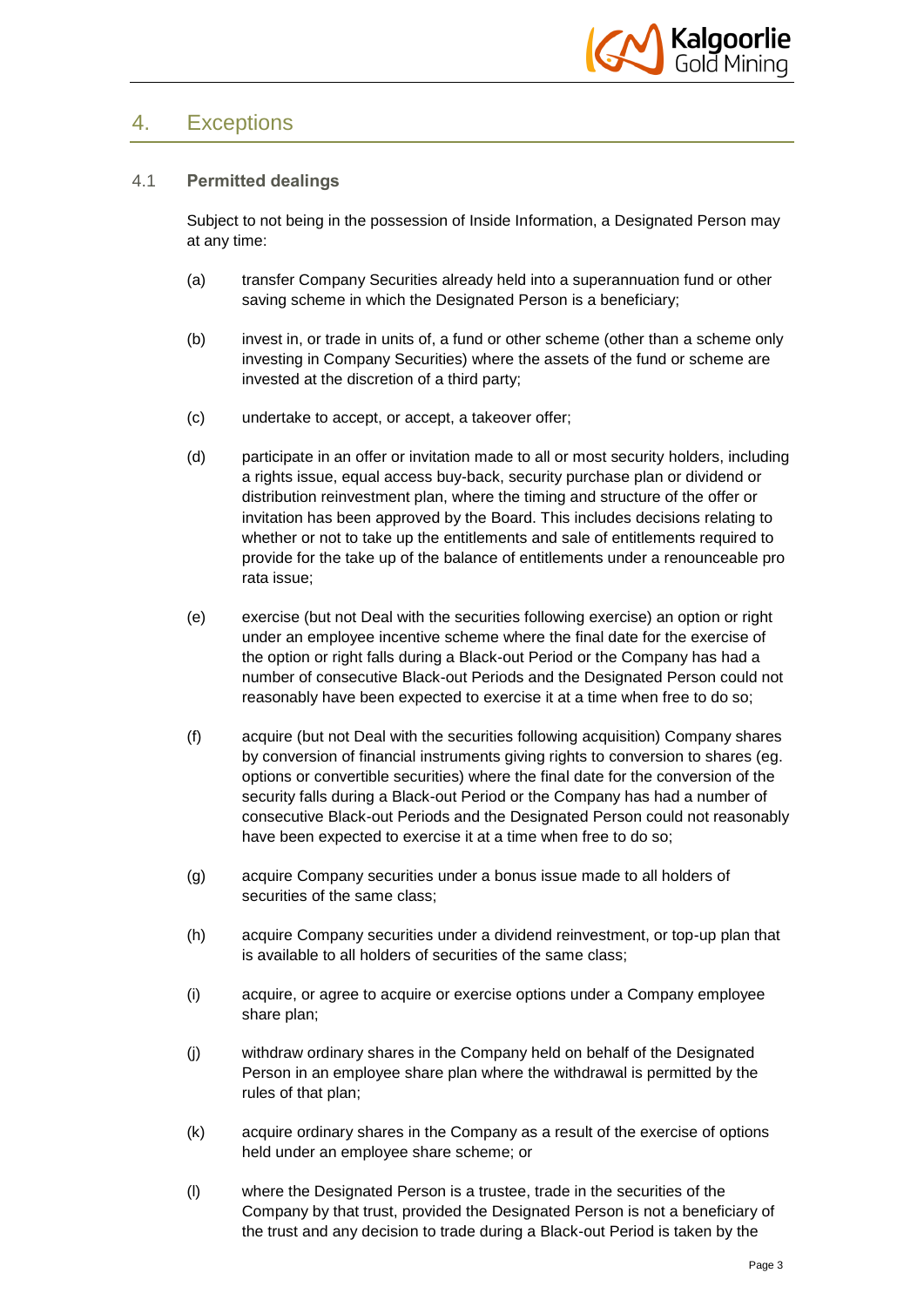

other trustees or by the investment managers independently of the Designated Person.

- <span id="page-3-1"></span><span id="page-3-0"></span>4.2 **Approval to dispose or transfer Company Securities in exceptional circumstances**
	- (a) In exceptional circumstances a Designated Person may seek written approval from the Chair (**Approval Officer**) to dispose of or transfer (but not acquire or otherwise Deal with) Company Securities during a Black-out Period (**Disposal Consent**).
	- (b) The Approval Officer will act with caution in determining whether there are exceptional circumstances, which may include, but will not be limited to, where:
		- (i) the Designated Person is in severe financial hardship and a pressing financial commitment cannot be satisfied otherwise than by disposing of Company Securities; or
		- (ii) the Designated Person is required by a court order, or there are court enforceability undertakings, to transfer or dispose of Company Securities or there is some other overriding legal regulatory requirement for them to do so.
	- (c) A Designated Person seeking Disposal Consent based on clause [4.2\(b\)\(i\)](#page-3-0) must provide the Approval Officer with:
		- (i) a written application stating all of the facts; and
		- (ii) copies of relevant supporting documentation, including contact details of the Designated Person's accountant, bank and other such independent institutions (where applicable).
	- (d) A Designated Person seeking Disposal Consent based on clause [4.2\(b\)\(ii\)](#page-3-1) must provide the Approval Officer with a written application accompanied by relevant court and/or supporting legal documentation (where applicable).
	- (e) The Approval Officer may grant Disposal Consent to a Designated Person:
		- (i) only if that Designated Person is not in possession of Inside Information; and
		- (ii) on such terms and conditions (including the duration of the right to dispose or transfer) as considered reasonable in the circumstances by the Approval Officer.
	- (f) The Approval Officer will notify the Board of any Disposal Consent granted to a Designated Person.
	- (g) A Disposal Consent, if granted, will be issued in writing to the Designated Person and will contain a specified time period during which the disposal or transfer can be made.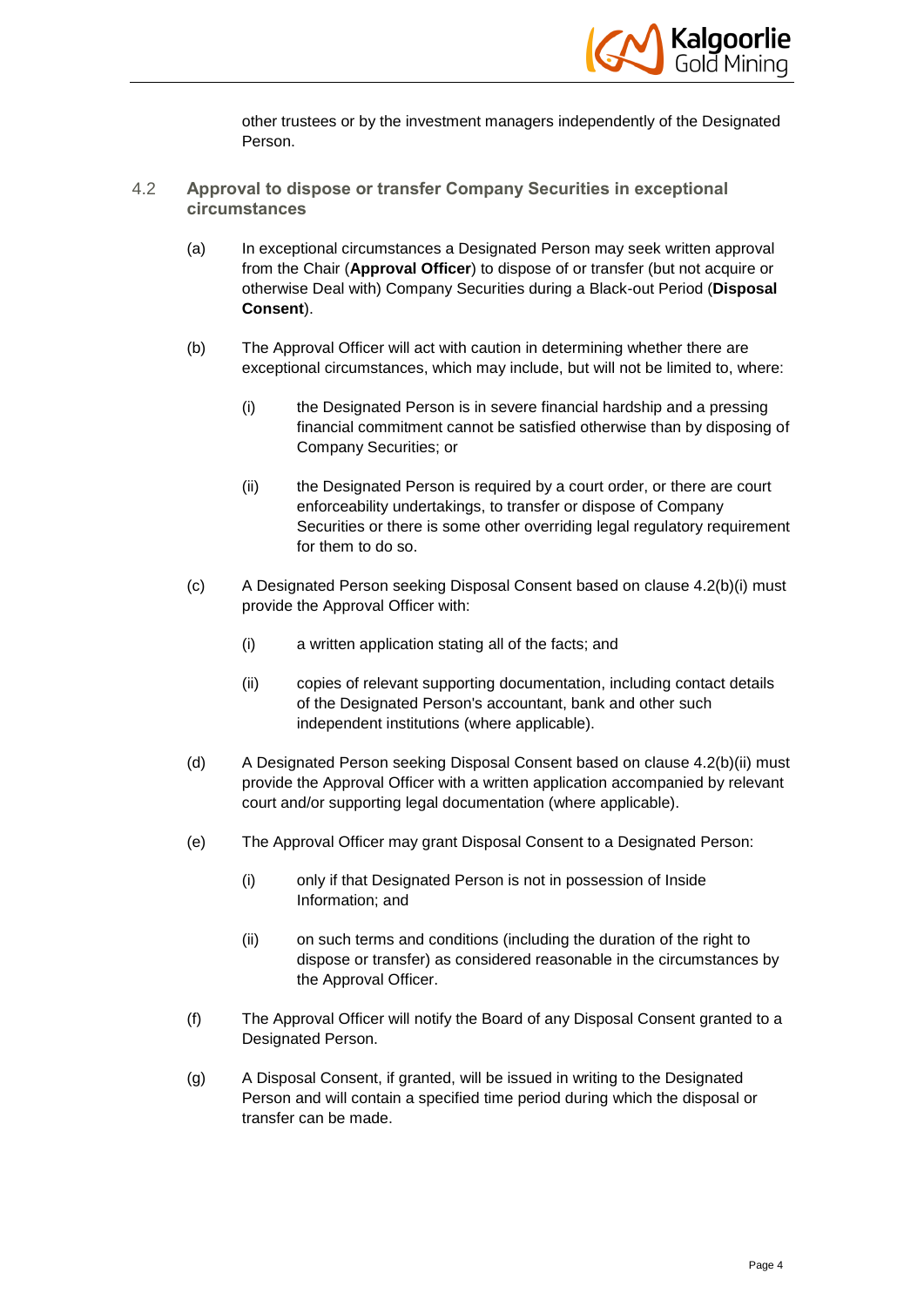

## <span id="page-4-0"></span>5. Approval and notification requirements

#### <span id="page-4-1"></span>5.1 **Approval requirements**

- (a) Any Designated Person (other than the Chair) wishing to Deal in Company Securities must obtain the prior written approval of the Chair or the Board before doing so.
- (b) If the Chair wishes to Deal in Company Securities, the Chair must obtain the prior approval of the Board before doing so.
- <span id="page-4-2"></span>5.2 **Approvals to Deal**
	- (a) All requests to Deal in Company Securities as referred to in clause [5.1](#page-4-1) must include the intended volume of securities to be Dealt in and an estimated time frame for the Dealing.
	- (b) Copies of written approvals must be forwarded to the Company Secretary prior to the approved Dealing.
- <span id="page-4-3"></span>5.3 **Notification**
	- (a) Subsequent to approval obtained in accordance with clause [5.2,](#page-4-2) any Designated Person who Deals in Company Securities must notify the Company Secretary in writing of the details of the transaction within five business days of the Dealing occurring.
	- (b) The notification obligation in clause [5.3\(a\)](#page-4-3) operates at all times but does not apply to acquisitions of shares or options by employees made under employee share or option schemes, nor does it apply to the acquisition of shares as a result of the exercise of options under an employee share scheme.

### 6. Other restrictions

- 6.1 **Incomplete Buy or Sell Orders**
	- (a) Buy or sell orders for Company Securities which are placed but not completed outside of a Black-out Period are subject to the following restrictions once the Black-out Period commences:
		- (i) the order must be completed within five trading days otherwise it will lapse; and
		- (ii) the order cannot be varied.
	- (b) Any order subject to this procedure should be notified in writing to the Company Secretary within 24 hours of the Black-out Period commencing.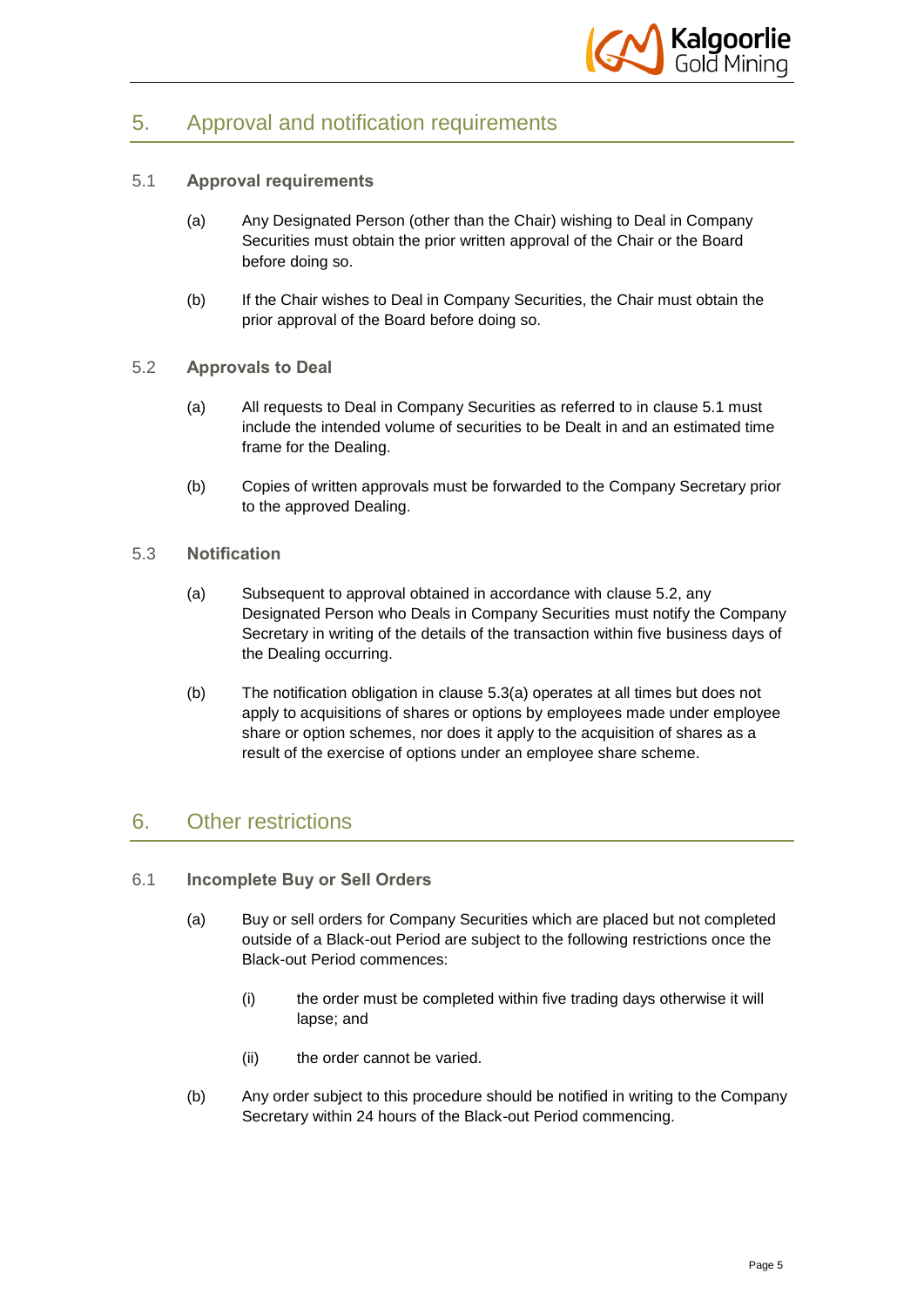

#### 6.2 **Derivatives**

- (a) The Company prohibits the use of Derivatives in relation to unvested equity instruments, including performance share rights, and vested Company Securities that are subject to disposal restrictions (such as a 'Holding Lock').
- (b) Derivatives may be used in relation to vested positions which are not subject to disposal restrictions subject to compliance with the law and the other provisions of this Policy.

#### 6.3 **Prohibition on Margin Loan Arrangements**

Designated Persons may not:

- (a) enter into a Margin Loan or similar funding arrangement to acquire any Company Securities; or
- (b) use Company Securities as security for a Margin Loan or similar funding arrangement.
- 6.4 **Securities of other companies**

The prohibitions in the Corporations Act against insider trading applies equally to where Inside Information is being held by a person about another listed company or entity. This may occur, for example, where in the course of negotiating a transaction with the Company, another listed entity provides confidential information about itself or another listed entity. Accordingly, if a person possesses Inside Information in relation to the securities of another listed entity, they must not Deal in those securities.

## 7. Penalties

- 7.1 Insider trading is a criminal offence. A person who commits a breach of the insider trading provisions could be subject to both civil and criminal penalties for the individual and for the Company.
- 7.2 In addition, the insider trader, and any other persons involved in the contravention, may also be liable to compensate third parties for any resulting loss.

## 8. Policy compliance

- 8.1 During the year the Company may require confirmation from Designated Persons that they have complied with this Policy. The Company may also require confirmation (or declarations) of holdings in securities. All such requested information must be supplied within five business days of the request being made.
- 8.2 A breach of this Policy will be regarded very seriously and may lead to disciplinary action being taken (including termination of employment). If the Company becomes aware of any breach of this Policy, then the Company may report such breach to the Australian Securities and Investments Commission.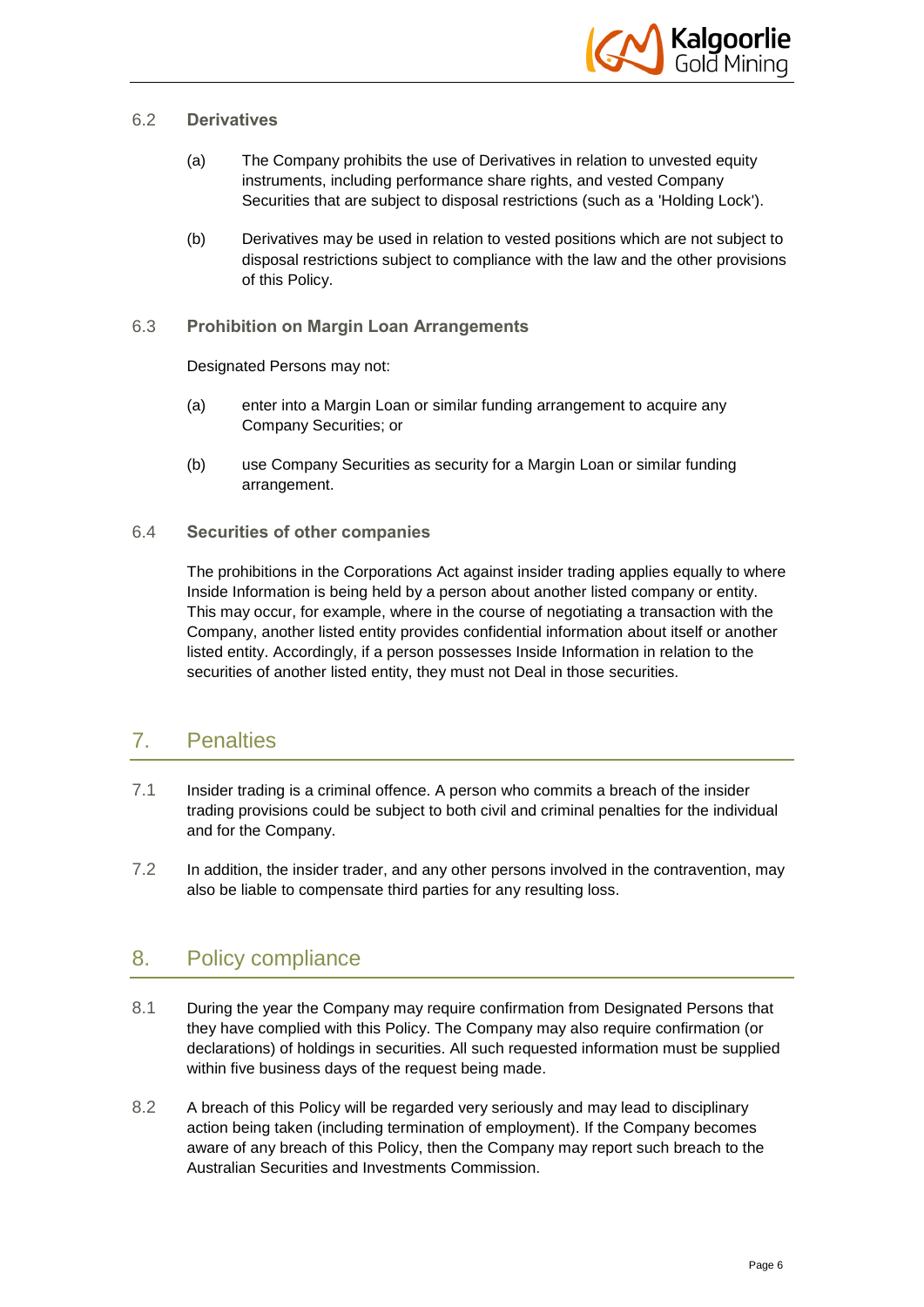

### 9. Who to contact

If an individual is in any doubt regarding their proposed dealing in securities, they should contact the Company Secretary.

## 10. Publication

This Policy will be made available from the Company website www.kalgoldmining.com.au.

### 11. Review

This policy shall be reviewed annually by the Board to ensure that it is operating effectively and ascertain whether changes are required to the policy.

## 12. Defined terms

For the purposes of this Policy:

| <b>Black-out Periods</b>            | means a relevant period as defined by the Company when<br>Designated Persons may not Deal in Company Securities.                                                                                                    |                                                                                                                                                                             |
|-------------------------------------|---------------------------------------------------------------------------------------------------------------------------------------------------------------------------------------------------------------------|-----------------------------------------------------------------------------------------------------------------------------------------------------------------------------|
| Company<br><b>Securities</b>        | includes shares, options, warrants, derivatives and interests in<br>shares (including vested options and vested performance share<br>rights) linked in any way to the underlying price of shares in the<br>Company. |                                                                                                                                                                             |
| <b>Dealing</b>                      | includes:                                                                                                                                                                                                           |                                                                                                                                                                             |
|                                     | (a)                                                                                                                                                                                                                 | applying for, acquiring or disposing of securities;                                                                                                                         |
|                                     | (b)                                                                                                                                                                                                                 | entering into an agreement to apply for, acquire or<br>dispose of, securities; and                                                                                          |
|                                     | (c)                                                                                                                                                                                                                 | granting, accepting, acquiring, disposing, exercising or<br>discharging an option or other right or obligation to<br>acquire or dispose of securities.                      |
| <b>Derivatives</b>                  | include:                                                                                                                                                                                                            |                                                                                                                                                                             |
|                                     | (a)                                                                                                                                                                                                                 | derivatives within the meaning given in section 761D of<br>the Corporations Act (such as options, forward<br>contracts, swaps, futures, warrants, caps and collars);<br>and |
|                                     | (b)                                                                                                                                                                                                                 | any other transaction in financial products which operate<br>to limit (in any way) the economic risk associated with<br>holding the relevant securities.                    |
| <b>Designated</b><br><b>Persons</b> | means each of:                                                                                                                                                                                                      |                                                                                                                                                                             |
|                                     | (a)                                                                                                                                                                                                                 | the Directors of the Company;                                                                                                                                               |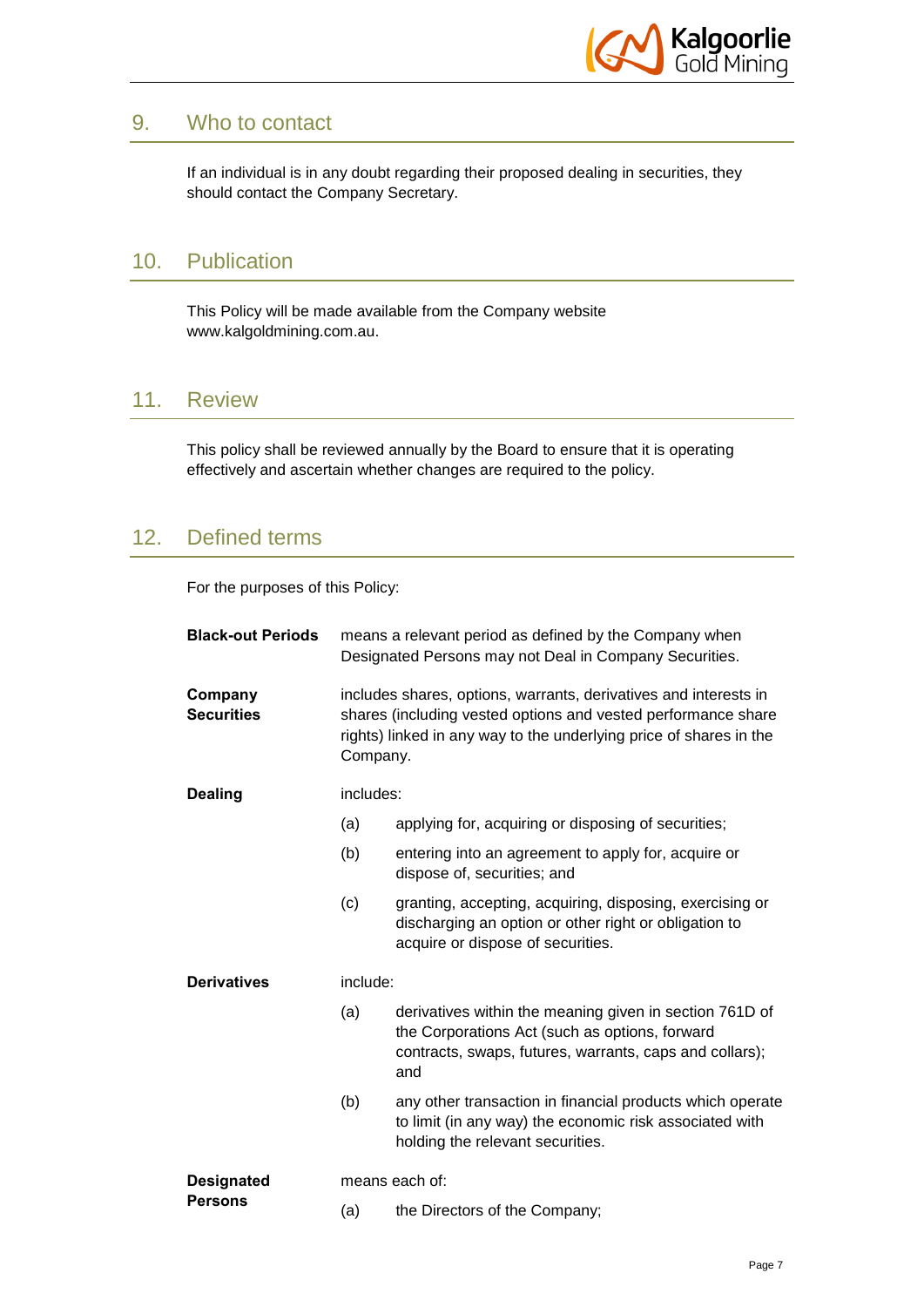

- (b) any other person who has the authority and responsibility for planning, directing and controlling the activities of the Company, directly or indirectly, including the Company Secretary and the Chief Financial Officer and their direct reports;
- (c) any person who by their role or otherwise, becomes aware of Inside Information by having access to confidential material which may contain potentially price sensitive information including the Company board papers, periodic disclosure materials or any other relevant document; and
- (d) in relation to those persons identified in paragraphs (a), (b) and (c) above, the following people are also deemed to be Designated Persons:
	- (i) their spouse or any of their children (including step children) under the age of 18 years;
	- (ii) a trust which they, any members of their family, or family controlled company are a trustee or beneficiary; and
	- (iii) a company which they or their family control.
- **Inside Information** means information which is not generally available to the market and, if it were generally available to the market, would be likely to have a material effect on the price or value of securities. [Annexure A](#page-8-0) provides further details about what constitutes Inside Information.
- **Margin Loan** means any lending or similar arrangement allowing a person to borrow money to invest in securities using existing investments as security.